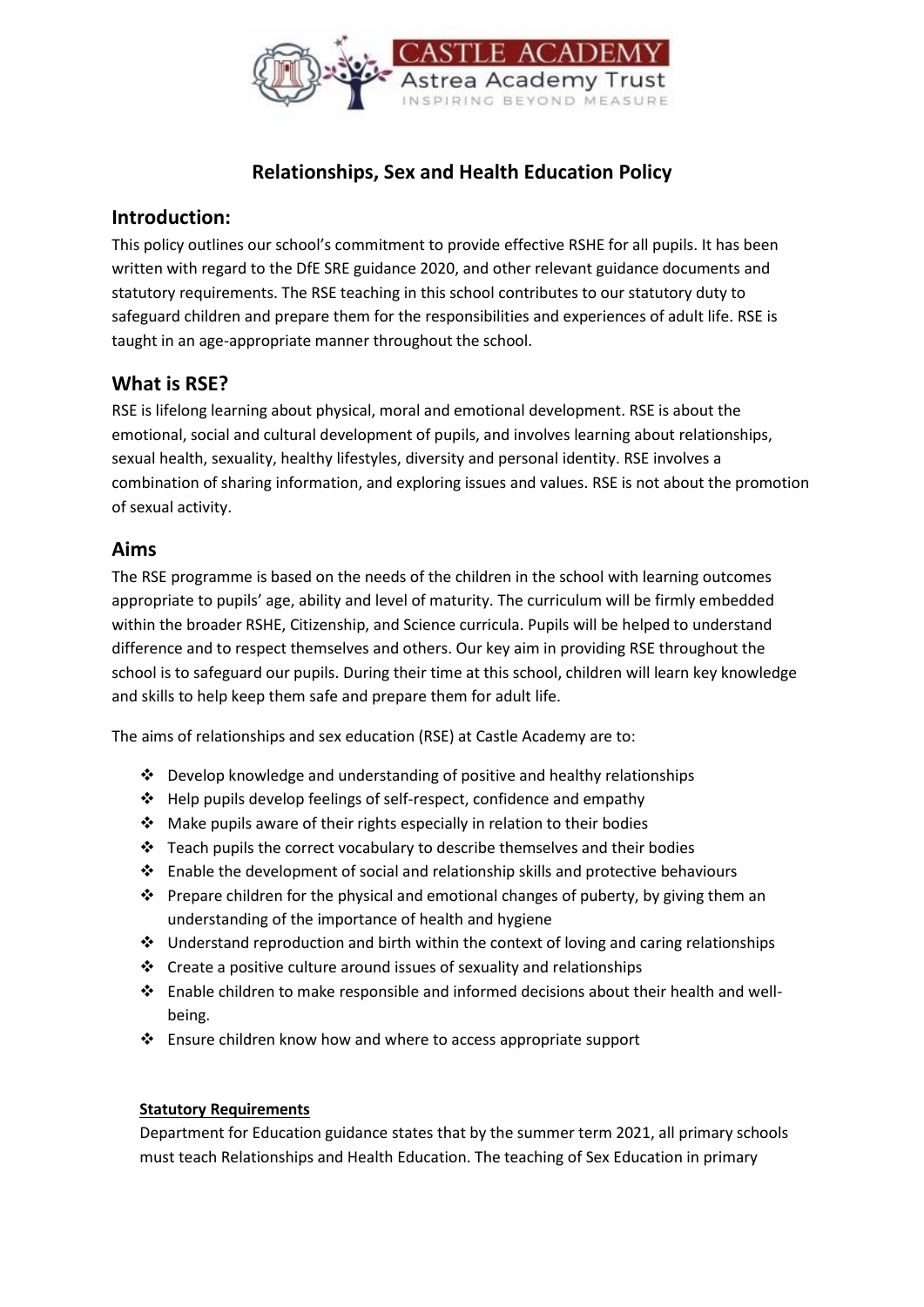schools remains non-statutory, with the exception of the elements of sex education contained in the science national curriculum:

- $\cdot \cdot$  including knowledge of the main external body parts;
- $\div$  the changes as humans develop to old age and reproduction in some plants and animals.

Other related topics that fall within the statutory requirements for Health Education, such as puberty and menstrual wellbeing, will be included within RSHE education lessons.

Within the statutory guidance document for RSE and Health Education, the DfE also encourages schools to deliver age-appropriate sex education if they feel their pupils need this information:

"*It will be for primary schools to determine whether they need to cover any additional content on sex education to meet the needs of their pupils. Many primary schools already choose to teach some aspects of sex education and will continue to do so, although it is not a requirement…"*

#### **Policy development**

This policy has been developed in consultation with staff, pupils and parents. The consultation and policy development process involved the following steps:

- 1. **Review** The PSHE lead pulled together all relevant information including relevant national and local guidance
- 2. **Staff consultation** all school staff were given the opportunity to look at the policy and make recommendations
- 3. **Parent/stakeholder consultation** The policy was made available to parents on the website for two weeks and they were invited to discuss any points; All parents were invited to participate in a parent survey focusing on RSE in school.
- 4. **Pupil consultation** we investigated what exactly pupils want from their RSE
- *5.* **Ratification** *– once amendments were made, the policy was shared with governors and ratified (to be actioned after consultation period)*

## **Curriculum**

Our RSHE curriculum is based on resources provided by *Sheffield Primary Relationship, Sex and Health Education (RSHE) Curriculum 2020*. This will be reviewed and adapted as and when necessary. We have developed the curriculum in consultation with parents, pupils and staff, taking into account the age, needs and feelings of pupils. If pupils ask questions outside the scope of this policy, teachers will respond in an appropriate manner so they are fully informed and don't seek answers online.

Primary sex education will focus on:

- ❖ Preparing boys and girls for the changes that adolescence brings
- $\div$  How a baby is conceived and born

For more information about our RSHE curriculum, please see our RSHE curriculum map. For more information about our RSHE curriculum, please see our RSHE curriculum map. Detailed schemes of work can be viewed on request but we do not have permission to publish these.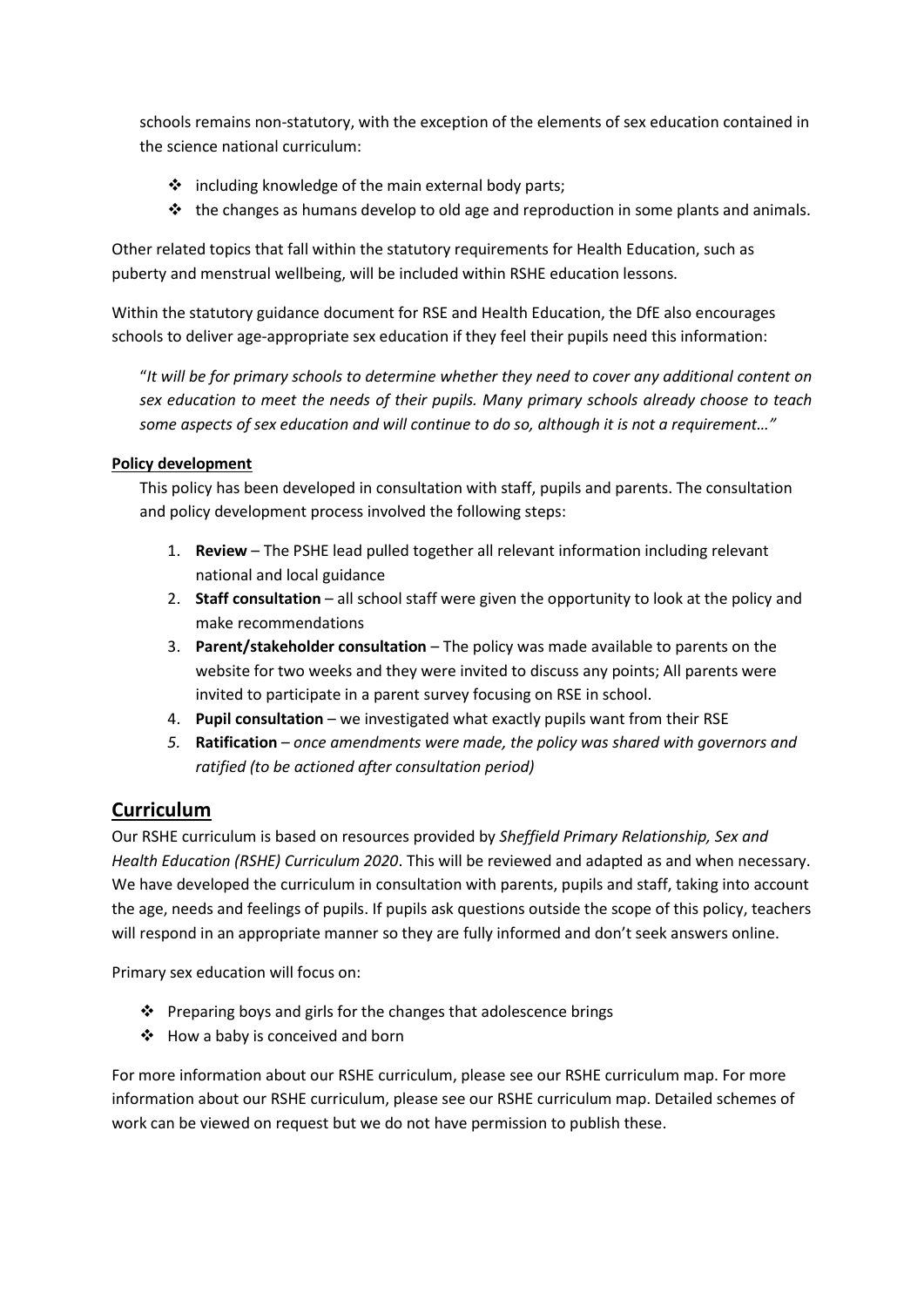### **Inclusion and Support**

RSE will be accessible to all regardless of gender. Through the delivery of RSE teachers will explore gender stereotypes and ensure that all genders receive information that is relevant to their needs. There are many different faith and cultural perspectives on aspects of RSE. As a school we will deliver RSE in a factual, non-judgmental way ensuring that teachers do not promote one faith or cultural viewpoint but rather provide a balanced approach that acknowledges the wealth of views and opinions of our community and teaches tolerance. Parents and carers can then contextualize the learning within their own faith and values framework in their discussions with children following teacher-led sessions.

We will use a range of materials and resources that reflect our cultural diversity and encourage inclusiveness. Teachers will plan in different ways and use a variety of teaching strategies to meet the needs of individuals. For some children, particularly those with additional needs bespoke teaching may be delivered– this will be discussed with parents/carers. A range of different families and relationships will be explored within RSE. All children whatever their developing sexuality or family background need to feel that RSE is relevant to them and sensitive to their needs.

### **Teaching and Learning**

All teachers will have responsibility for planning and delivering RSE. Teaching assistants may provide additional support for children with special educational needs. Everyone involved in the teaching of RSE will follow the school policy. The personal beliefs and attitudes of teachers will not influence the teaching of RSE. A balanced and non-judgmental approach will be taken. Teachers, and all those contributing to RSE will work to the agreed values within this policy. Within RSE, children will develop confidence in talking, listening and thinking about sex and relationships. To achieve this a number of teaching strategies will be used, including:

- Establishing ground rules with pupils, e.g. Class Conference Rules
- Using 'distancing' techniques (e.g. puppets, personna Dolls and case studies)
- The provision of a 'question box' during each planned session
- Dealing with children's questions in an appropriate manner
- Using discussion and appropriate materials
- ❖ Role play
- ❖ Encouraging reflection

### **Dealing with questions**

As with any topic children will ask questions during RSE to further their understanding. Due to the sensitive nature of the topic, teachers will employ strategies to ensure that questions are asked and answered in an appropriate way. Through the use of ground rules at the start of sessions, children will be reminded that personal questions are not appropriate. They will also be introduced to the 'question box'. Teachers will explain that if a pupil has a question they are to write it down and put it into the question box. This allows the teacher time to ensure questions are answered in an appropriate and factual way with reference to the age and maturity of the class. Teachers may feel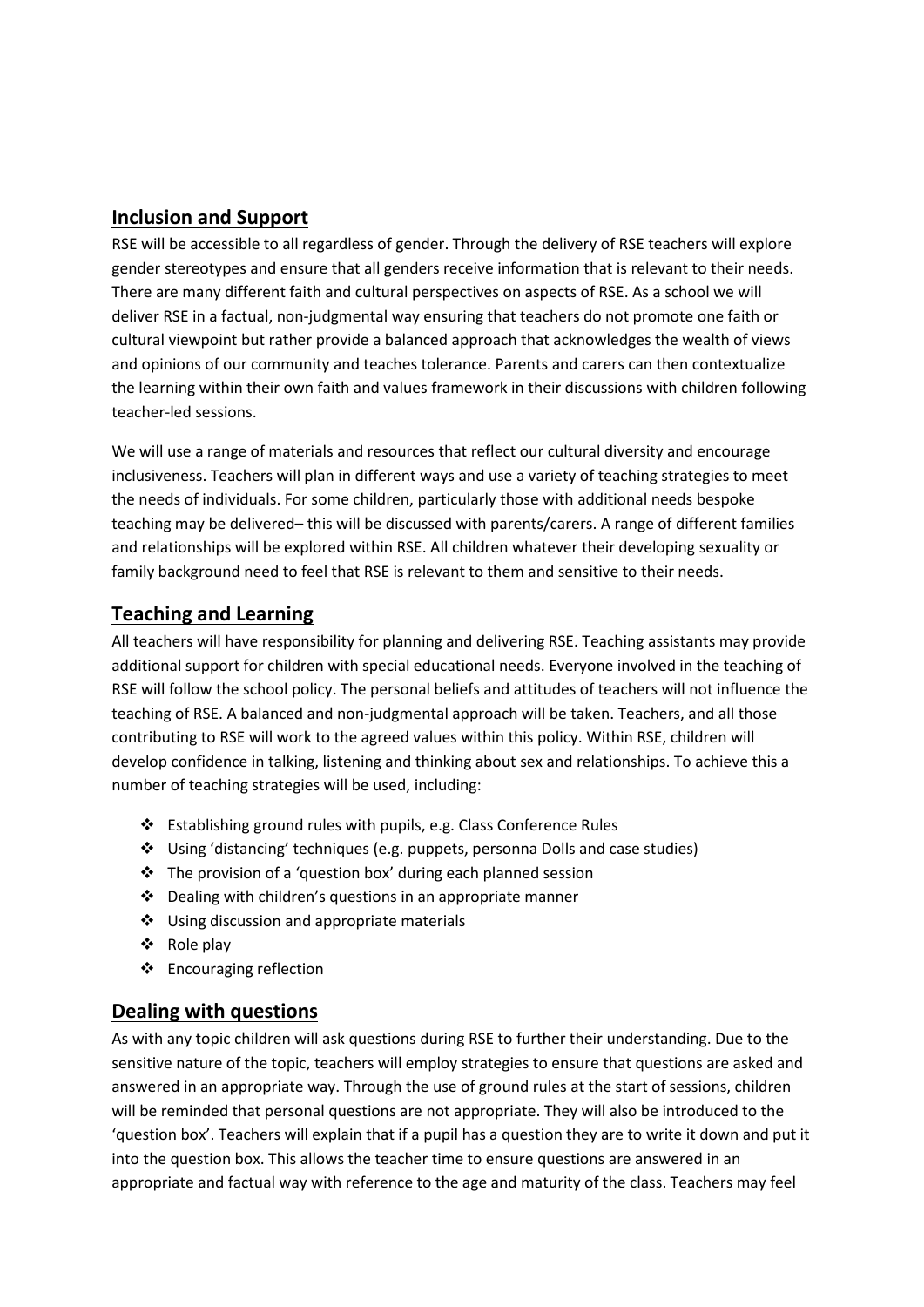that it is not appropriate to answer some questions in front of the whole group – the question will then be addressed on an individual basis with the pupil and in some cases with parents/carers. All staff will be mindful of their safeguarding role and will follow the relevant school procedures if a question raises concerns of this nature. Teachers will use the following strategies to deal with unexpected questions:

- $\div$  If a question is personal, the teacher will remind pupils of the ground rules, encourage pupils to speak with their parents and may refer the pupil to other agencies, such as, a counsellor, school nurse, help line etc.
- \* If the teacher doesn't know the answer to a question, the teacher will acknowledge this and may research the question later.
- $\div$  If the question is too explicit, is outside set parameters, is inappropriate in a whole class setting or raises concerns about sexual abuse the teacher should acknowledge it and attend to it on an individual basis.

Sometimes children may ask questions about issues that are not part of the planned programme, this may show that the taught curriculum is not meeting their needs. This will be fed back to the RSHE lead as part of the evaluation and monitoring process.

## **Staff training**

All staff delivering RSE will take part in an initial basic training session. If a staff member has additional learning and development needs these will be supported either through mentoring from a more experienced staff member in school, team-teaching, observations, or attendance at an external training event. The school will also invite visitors from outside the school, such as school nurses or sexual health professionals, to provide support and training to staff teaching RSE.

### **Assessment and Review**

Teachers will use work produced and small group discussions to assess pupil understanding within RSE. Teachers will use informal assessment to revise future RSE plans.

### **Parents**

We believe that RSE should be a partnership with parents and carers. Parents will be routinely consulted and informed about RSE through information shared on the school website and letters to explain when RSE will take place in different year groups. Whilst we always try to work with parents to accommodate their wishes, we also accept that parents can exercise their right to withdraw their child if they do not want them to take part in the RSE sessions.

Legally, parents have the right to withdraw their children from RSE that is not part of national curriculum Science. Teachers will plan for children who are withdrawn from RSE lessons. If you have any concerns about the RSE that is provided please do speak to your child's class teacher or the RSE Lead, Miss Blagden.

## **Confidentiality**

Everyone involved in RSE will be clear about the boundaries of their legal and professional roles and responsibilities. Teachers cannot offer or guarantee unconditional confidentiality. Teachers will discuss confidentiality with pupils and parents, making it clear that teachers cannot offer